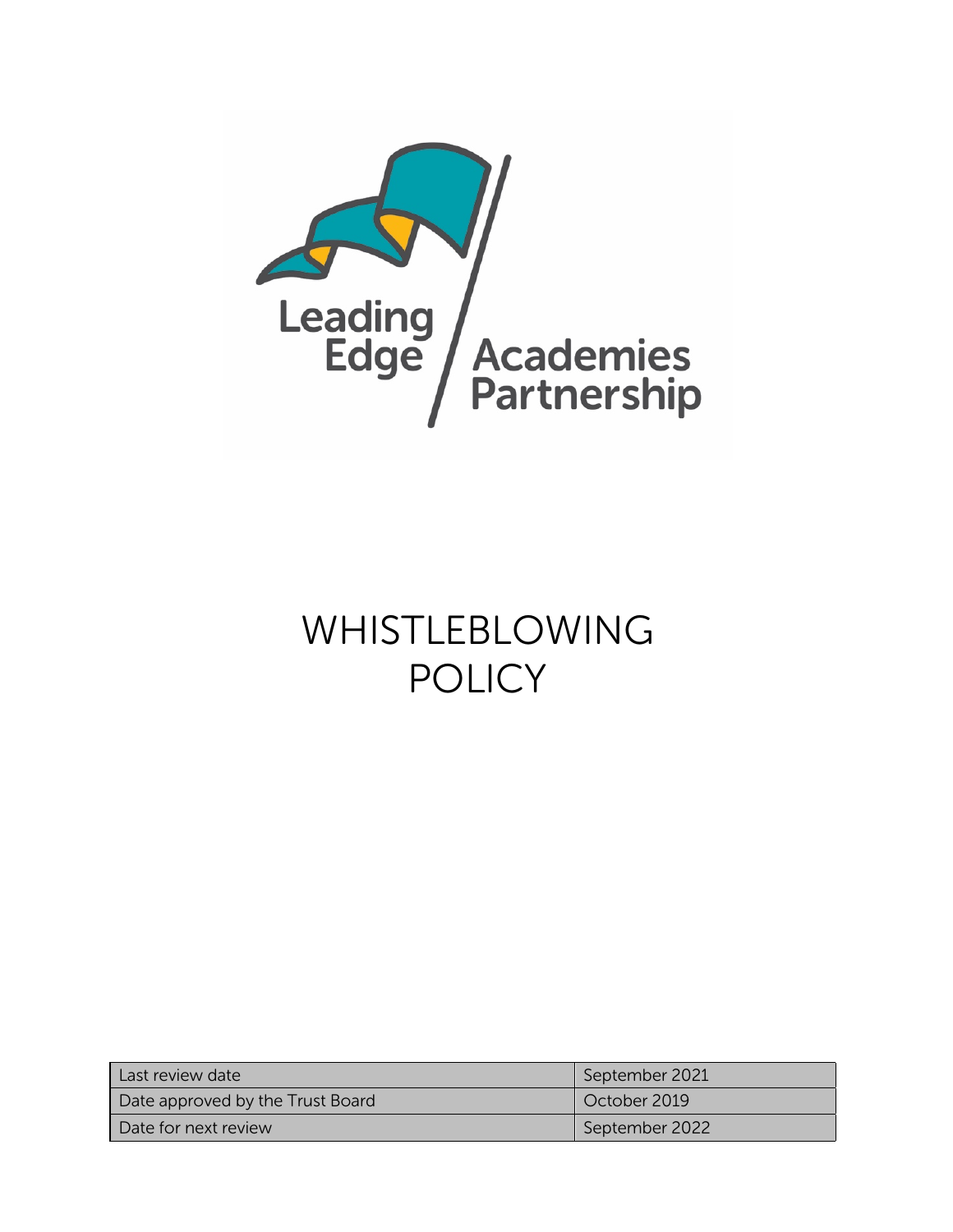## Table of Contents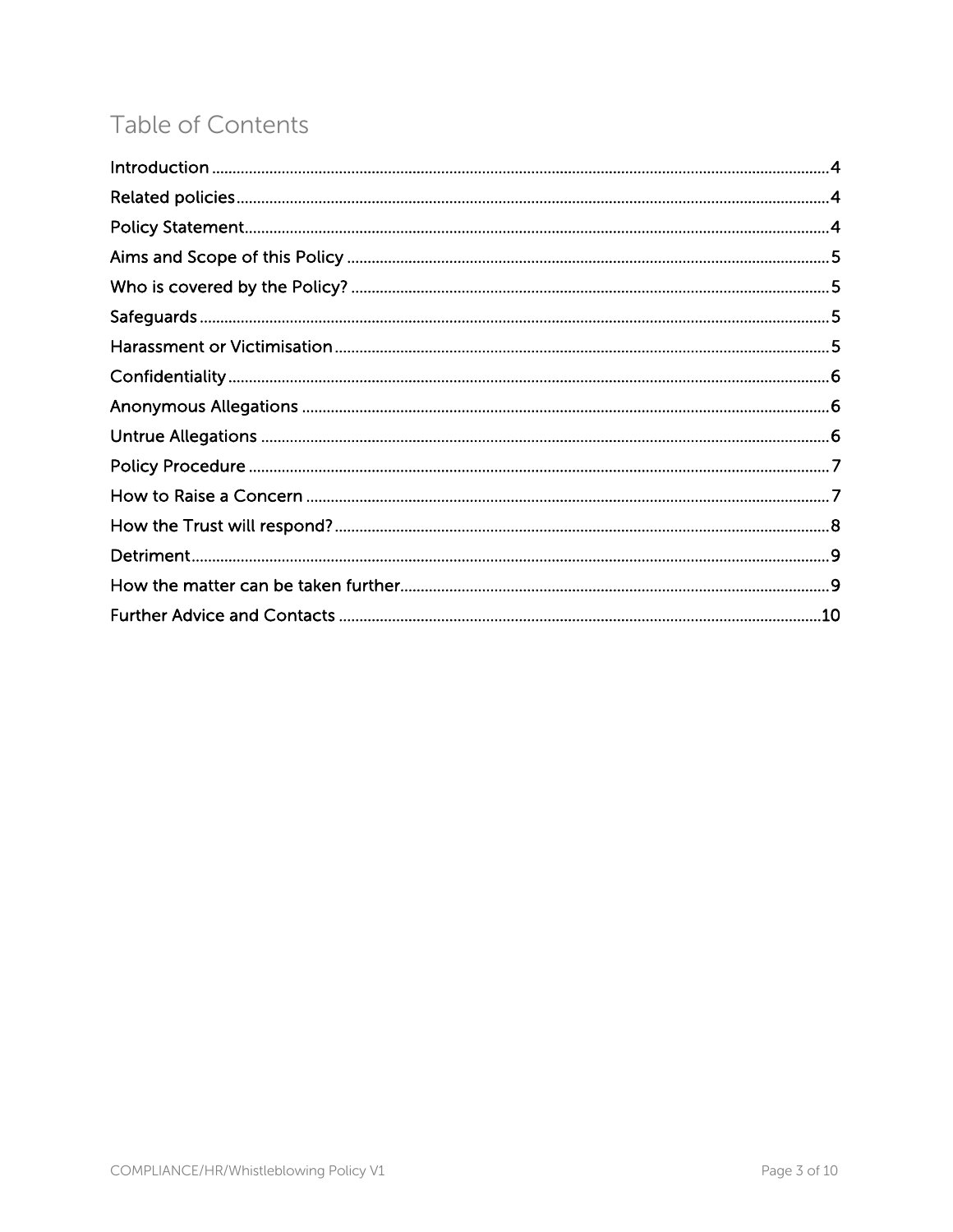## Introduction

The Leading Edge Academies Partnership (the 'Trust') is a team of school leaders that aim to be Leading Edge and pioneering in their approach to education and well-being. We are a growing family of like-minded schools that offer a values-based education to the communities we serve and welcome staff, workers, pupils, parents/carers and volunteers from all different ethnic groups and backgrounds.

The term 'Trust Community' includes all staff, trustees, governors, pupils, parents/carers, volunteers and visitors.

We are a values-based Trust, which means all actions are guided by our three 'Es' as follows:

- Excellence 'Outstanding quality'
- Evolution 'Continuous change'
- Equity 'Fairness and social justice'

This policy is based on the value of 'Equity'

#### Related policies

This policy is based on a series of comprehensive and inter-related policies:

- Safeguarding and Child Protection Policy
- Equality and Diversity Policy
- Complaints Policy
- Employees Code of Conduct
- Trustee/Governor Code of Conduct
- Financial Regulations
- Disciplinary Procedure

## Policy Statement

The Public Interest Disclosure Act 1998 was enacted to ensure a climate of greater frankness between employers and workers so that irregularities can be identified and addressed quickly and to strengthen employment rights by protecting responsible workers who blow the whistle about wrongdoing or failures in the work place. The policy set out in this document applies those statutory provisions to the Leading Edge Academies Partnership (the 'Trust').

Employees are often the first to realise that something wrong may be happening within their academy. However, they may be wary of expressing concerns because they feel that to do so would be disloyal to their colleagues or to the school. They may also fear harassment or victimisation. In these circumstances it may feel easier to ignore the concern rather than report what may just be a suspicion of malpractice.

The Trust is committed to the highest possible standards of openness, probity and accountability, as shown in the Trust's Employee Code of Conduct given to all staff. In line with that commitment it encourages employees and others with serious concerns about any aspect of the Trust's work to come forward and voice those concerns. It recognises that certain cases will have to proceed on a confidential basis. This policy makes it clear that employees can do so withoutfearofreprisal and is intended to encourage and enable employees to raise serious concerns within the Trust, rather than overlooking a problem or publicly disclosing the matter.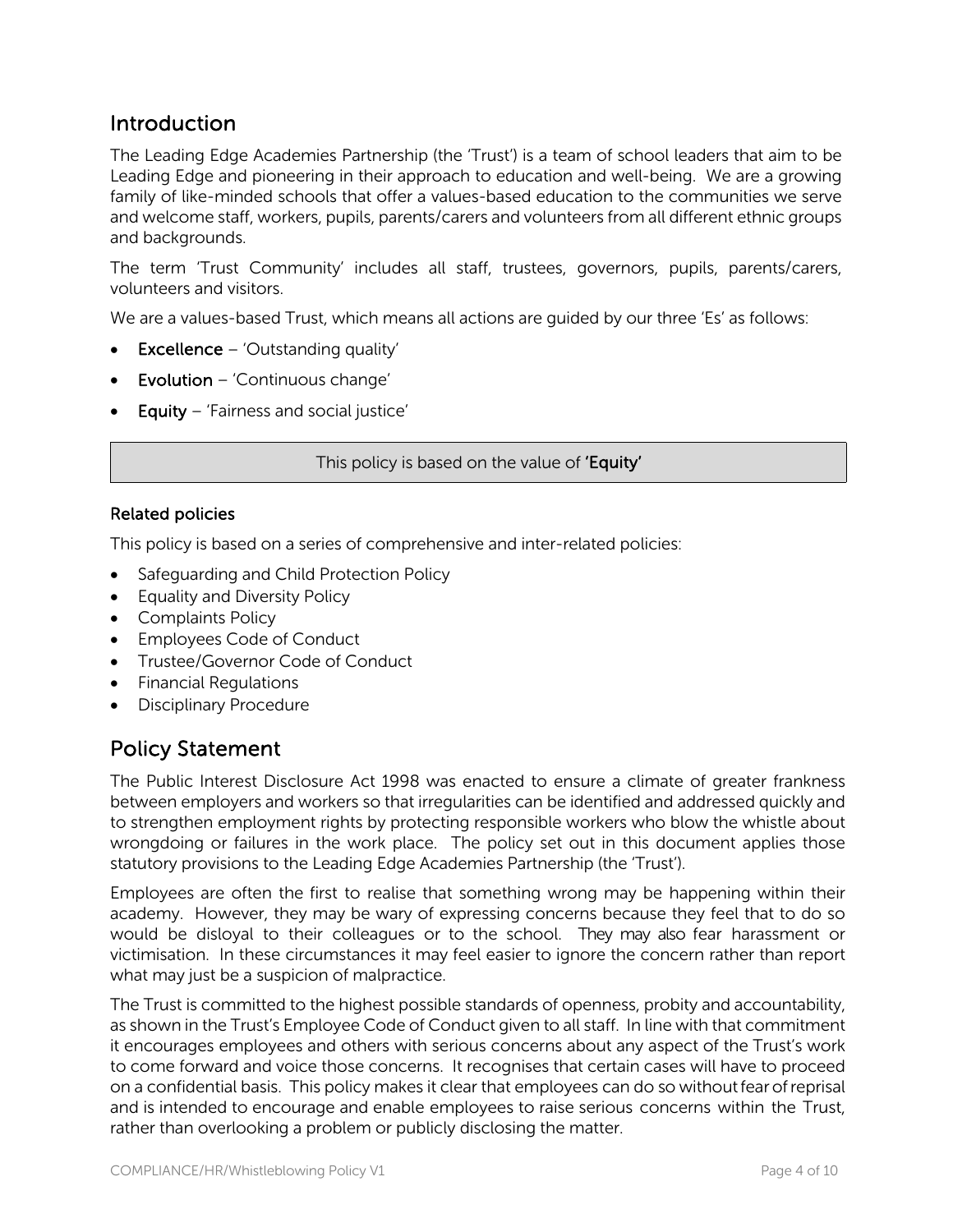This policy has been discussed with the relevant trade unions and professional organisations and has their support. Seeking advice from and being represented by your trade union may be the best course of action to raise any issue under this policy. The Trust recognises and endorses the role trade unions and their officers play in this process.

#### Aims and Scope of this Policy

This policy aims to:

- provide avenues for employees ('you') to raise concerns and receive feedback on any action taken;
- provide a mechanism for you to receive a written response detailing the outcome of the process;
- allow you to take the matter further if you are dissatisfied with the Trust's response; and
- reassure you that you will be protected from reprisals or victimisation for whistleblowing in good faith. Consideration will be given to any requests for redeployment.

This policy covers concerns that fall outside the scope of other procedures. It is not intended as recourse against financial or business decisions made by the Trust, nor is it an alternative to wellestablished disciplinary or grievance procedures. It may, however, overlap with other polices for dealing with complaints.

Concerns raised under the Whistleblowing Policy should be about something that is in the public interest and is or may be:

- unlawful or a criminal offence;
- a breach of legal obligation (but not a personal contractual breach unless such breach involves a matter of public interest);
- a miscarriage of justice;
- mistreatment or abuse of a pupil/student or a member of the public for whom the school has a responsibility;
- in disregard of legislation governing health and safety at work;
- seeking undue favour over a contractual matter or a job application; or against the Trust's Financial Regulations;
- has led to or could lead to damage to the environment; or
- deliberately covers up information tending to show any of the above.

#### Who is covered by the Policy?

This policy applies to you if you work for or on behalf of the Trust or any of the academies within the MAT eg an employee, contractor, casual worker, secondee or volunteer.

This policy is designed to be used for concerns raised in the public interest and not for issues that concern personal interests. If you have concerns over your own personal circumstances, you must use the Grievance Procedure, a copy of which is available from the Human Resources department.

## **Safeguards**

#### Harassment or Victimisation

The Trust recognises that the decision to report a concern can be a difficult one to make, not least because of the fear of reprisal from those responsible for the malpractice. The Trust will take action to protect you when you raise a concern in good faith. It will not tolerate any resulting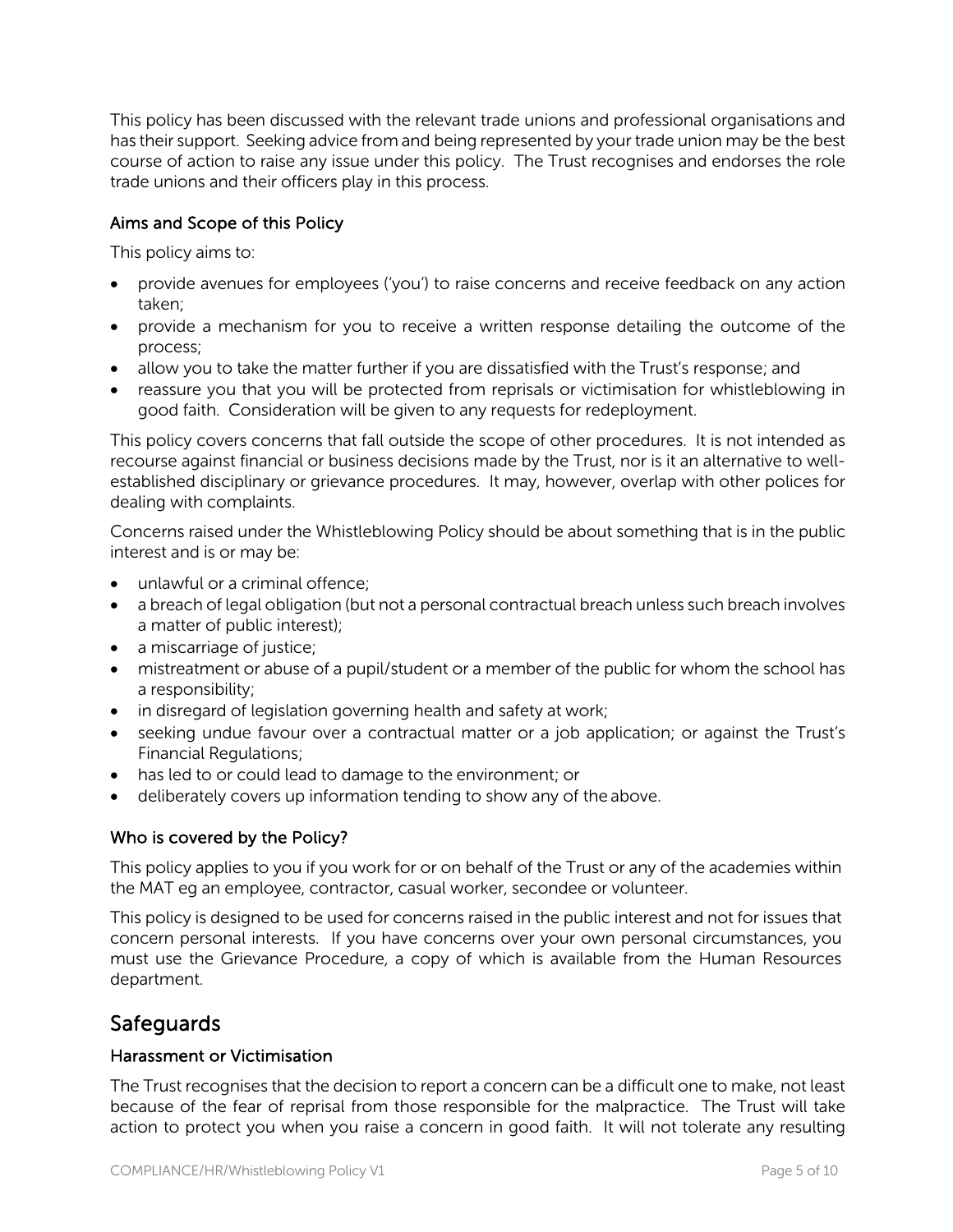harassment or victimisation (including informal or indirect pressures) and will treat this as a serious disciplinary offence, which will be dealt with under the appropriate procedures.

Any investigation into an allegation of malpractice will not influence or be influenced by any disciplinary or redundancy procedures that already affect you. If allegations of malpractice arise during a disciplinary process, those allegations will be investigated at the same time as the disciplinary procedure.

#### **Confidentiality**

All concerns will be treated in confidence and the Trust will endeavour to protect your identity if you do not wish to disclose your name. If the investigation of a concern discloses a situation that is sufficiently serious to warrant disciplinary action or police involvement, then your evidence may be important. Your name will not however be released as a possible witness, until the reasons for its disclosure at this stage have been fully discussed with you.

An anonymous concern will be assessed as best it can to establish whether there is substance to the concern and whether it can be addressed. The Trust will be unable to reassure or protect a worker who discloses information anonymously.

#### Anonymous Allegations

This policy encourages you to put your name to your allegation. Concerns expressed anonymously are much less powerful, although they will be considered at the discretion of the Trust against the following criteria;

- the seriousness of the issues raised;
- the credibility of the concern;
- the likelihood of confirming the allegation from attributable sources;
- the Trust's best interests; and
- the protection of the Trust's assets.

You should also bear in mind that if you do choose to raise a concern anonymously, it will be more difficult for the matter to be investigated and for you to be provided with feedback. For this reason, where you wish to raise your concerns anonymously, this may best be done through your trade union.

#### Untrue Allegations

If you make an allegation in good faith that is not confirmed by the investigation, no action will be taken against you. If, however, you are an employee and you make an allegation maliciously or for personal gain, this may result in disciplinary action being taken against you. If you are a contractor or you are employed by another organisation but working on behalf of the Trust and you make an allegation maliciously or for personal gain, the Trust may discontinue using your services.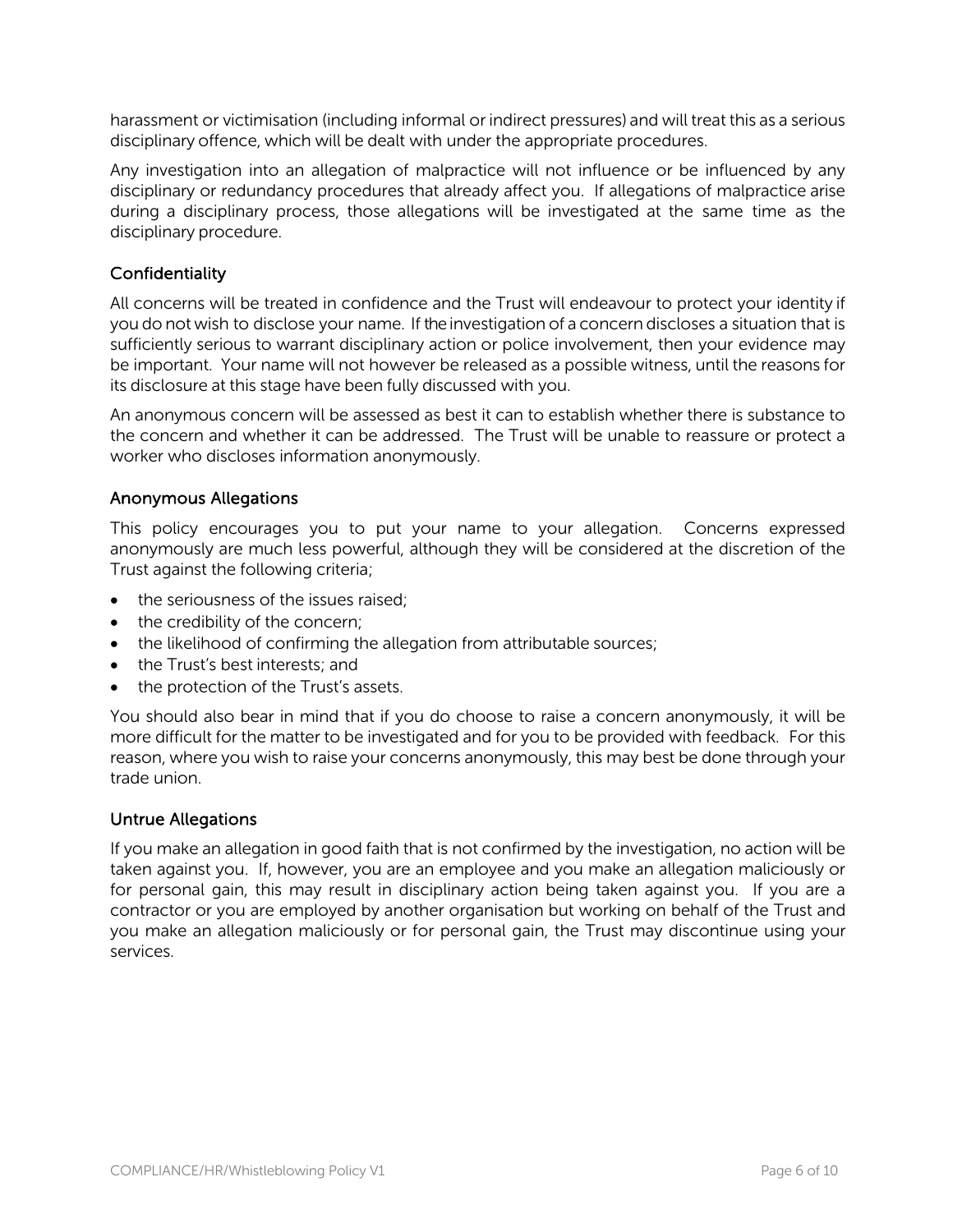## Policy Procedure

#### How to Raise a Concern

If you have a concern about malpractice, the Trust hopes that you will be able to raise the matter with your immediate manager or his/her line manager.

If you suspect fraud, bribery or corruption, please refer to the Trust's Anti-Fraud, Bribery and Corruption Policy, which requires staff and managers who suspect fraud, bribery or corruption, or who have such suspicions to report them immediately to the Trust's/academy's financial management team and/or Principal/Headteacher, who will notify the CEO.

If the concerns involve your immediate manager or his/her line manager or it is not appropriate due to the nature of your concerns, you should initially raise the concerns with the Principal/Headteacher. If you are a member of a trade union or professional association, you may consider it useful to contact them for advice at the earliest opportunity.

If the concerns involve the Principal/Headteacher, you should initially raise the concerns with the Chief Executive Officer (CEO). Concerns about the Chief Operations Officer (COO) should also be raised with the CEO in the first instance. Any whistleblowing concerns involving the CEO should be reported to the Chair of the Trust Board in the first instance.

The individual receiving the concern will be referred to as the 'Lead Officer' throughout the remainder of this policy.

The Lead Officer will then liaise accordingly to ensure the concern is properly investigated. If the allegations arise from a disciplinary matter, they will be investigated as part of the disciplinary investigation.

Alternatively, if you feel you cannot express your concerns as detailed above, you can raise your concern(s) externally to one of the bodies listed on the 'List of prescribed persons and bodies'.

https://www.gov.uk/government/uploads/system/uploads/attachment\_data/file/431221/bis -15-289-blowing-the-whistle-to-a-prescribed-person-list-of-prescribed-persons-and- bodies-2.pdf

Where the concern relates to a child protection matter and you do not wish to raise it via the school, you should inform the Local Authority Designated Officer (LADO) for Safeguarding (via email at lado.cornwall.gov.uk or on 01872 326536 (within Cornwall and the Isles of Scilly)). If the concern requires police or other agency/authority involvement, the whistleblowing process will be halted until the relevant agencies have completed any necessary investigations and confirmed it is appropriate to continue with the whistleblowing procedure.

It is best to raise any concern as early as possible. Concerns may be raised verbally and/or in writing and must convey the facts, however, it is good practice for the concern to be recorded in writing at an early stage to ensure all the details are correctly understood.

A written allegation should set out the background and history of the concern. It is preferable for you to record this in writing yourself. However, where the person to whom you voice your concerns writes these down, a copy will be sent to your home address or via your trade union representative to give you an opportunity to agree this as a correct record. The following headings may help you organise your thoughts but do not need to be followed exactly:

- why you are concerned and background information about the matter;
- any other procedures you have already used and what happened;
- the people involved and where they work;
- dates or periods of time; and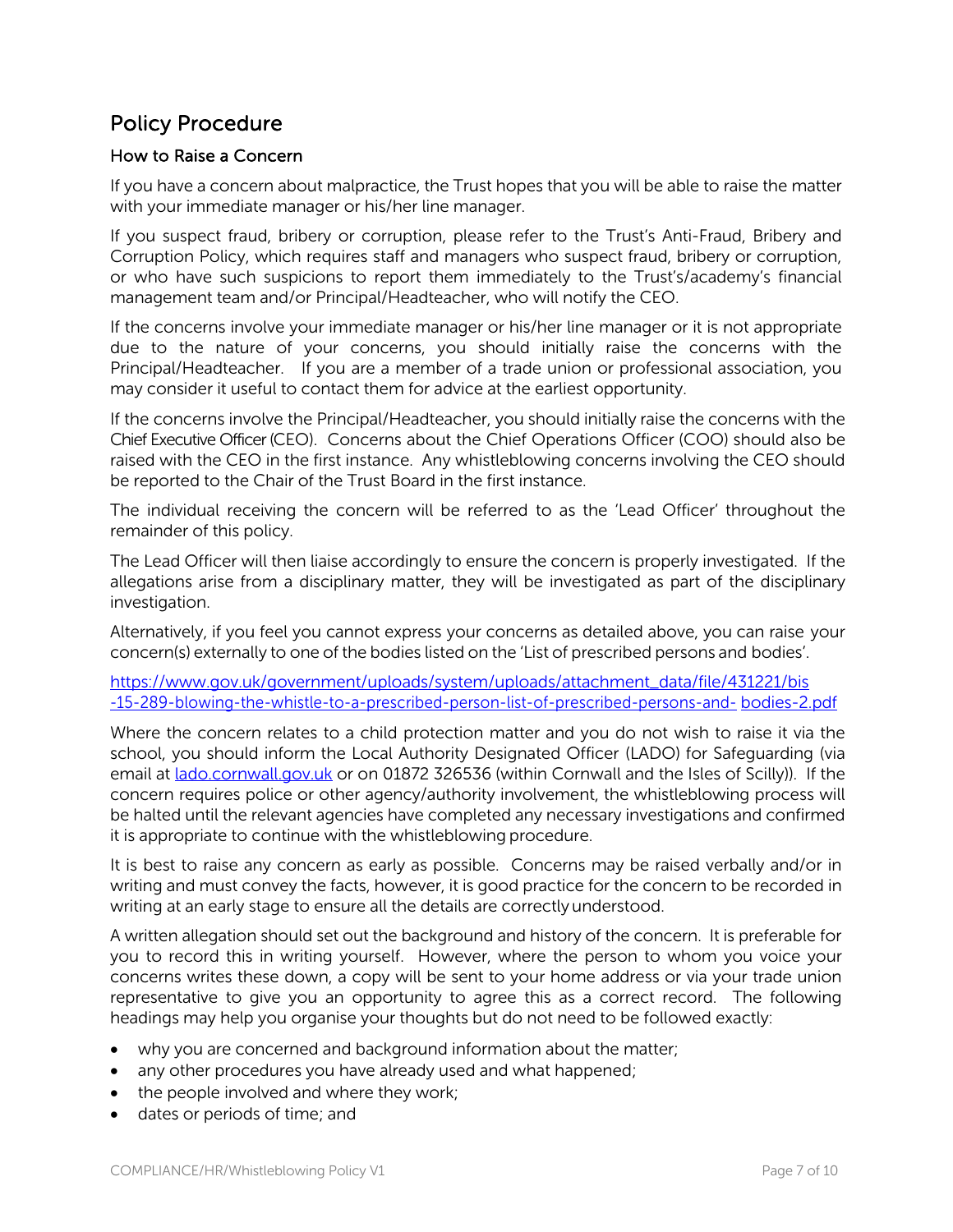• the names and jobs of any other people who will support your concern.

If you wish to make a written report, you should mark it private and confidential.

Although you are not expected to prove the truth of your allegation, you will need to demonstrate to the person contacted that there are sufficient grounds for yourconcern.

You may wish to seek advice from your trade union representative on how best to raise your concern. Where you wish to raise your concern anonymously, this may be done through your trade union.

If you are personally involved in the matter raised, please inform the Trust at the outset. You may invite your trade union representative, a member of staff from Human Resources or a work colleague to be present during any meetings or interviews (which may be arranged away from your normal workplace if you so wish) in connection with the concerns you have raised.

## How the Trust will respond?

The action taken by the Trust will depend on the nature of the concern. After initial enquiries to assess the seriousness, the matters raised may;

- be investigated by the Trust leadership, internal audit or through the disciplinary process;
- be referred to the police;
- be referred to external auditors:
- need to be the subject of a referral to the National College for Teaching and Leadership;
- form the subject of an independent enquiry.

Some concerns may be resolved by agreed action without the need for an investigation. If urgent action is required in response to a concern, this may be taken before a full investigation is conducted.

Some concerns may be resolved by action agreed with you without the need for investigation or it may be that an investigation can be completed without the person(s) under investigation being aware of the process.

In any event, the Trust will write to you at your home address within ten working days of a concern being received to:

- acknowledge that the concern has been received;
- indicate how it proposes to deal with the matter;
- give an estimate of how long it will take to provide a final response;
- tell you whether any initial enquiries have been made;
- tell you whether further investigation will take place, and if not, why not; and
- where appropriate, name an independent Support Officer to support you during any investigation.

Following discussion with you, where it is felt appropriate to appoint a Support Officer, that person will make contact with you, deal with all confidentiality issues, agree frequency of contact and explain their role to you, which is to:

- keep you informed about the progress of the investigation;
- inform the Investigating Officer of any further issues you may have;
- raise any concerns you may have about the conduct of the investigation;
- take appropriate steps to support you in the workplace; and
- support you if you are required to give evidence at any criminal or disciplinary proceedings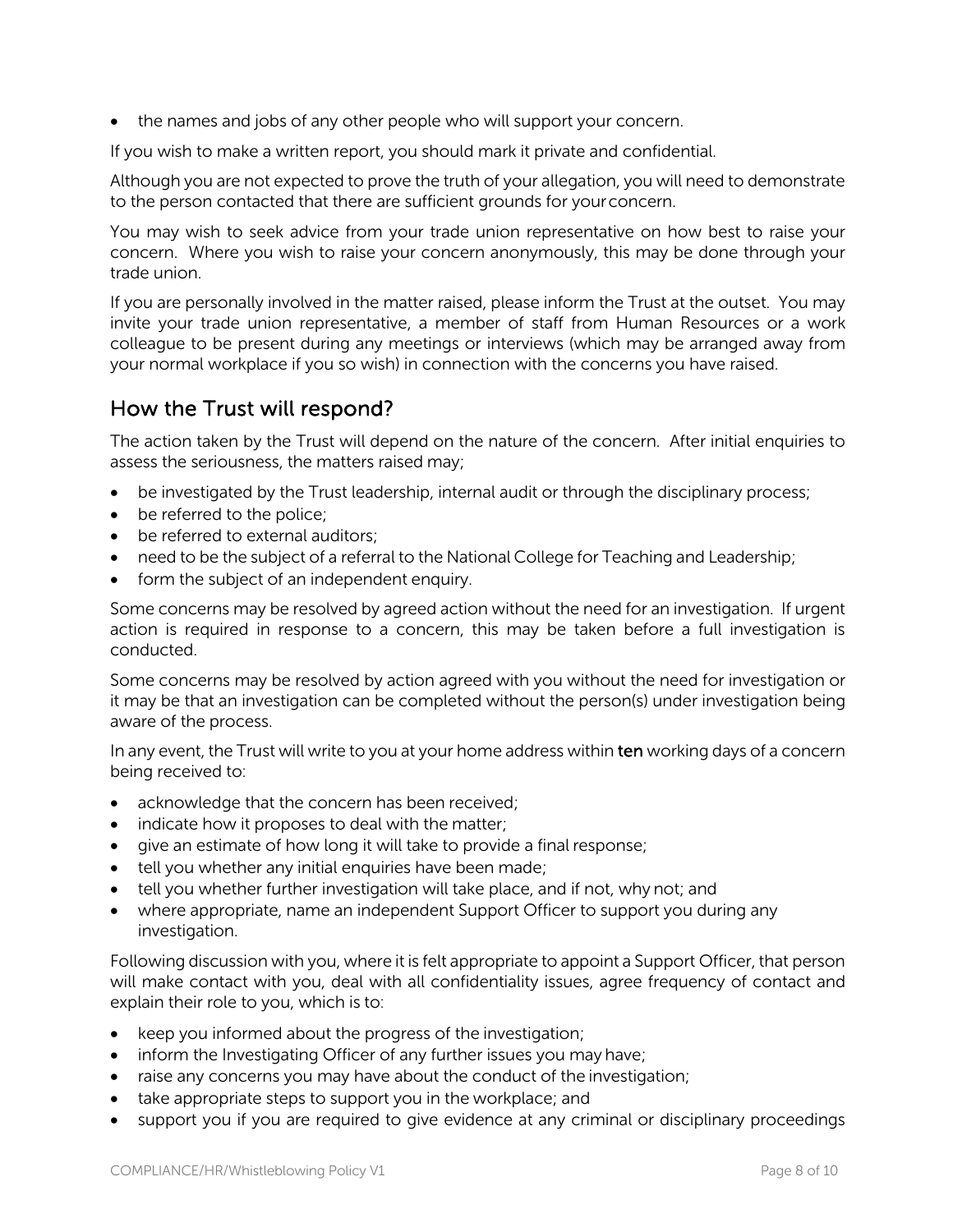that arise from your concern.

If you wish to retain your anonymity you will need to nominate a representative and/or a contact address where correspondence may be directed in order to keep youinformed.

The amount of contact between Investigating Officers and you will depend on the nature of the matter(s) raised, the potential difficulties involved and the clarity of the information provided. If necessary, further information will be sought from you.

When any meeting is arranged, you have the right, if you so wish, to be accompanied by a trade union or professional association representative or a friend (who need not be associated with the Trust).

The Trust accepts that you need to be assured the matter has been properly addressed. Accordingly, subject to legal and/or confidentiality constraints, the Principal/Headteacher (CEO/Chair of the Trust Board/Lead Officer) will ensure that you are provided with information about the outcome of any investigations and/or proceedings.

## Detriment

The Trust is committed to ensuring that an employee who makes an allegation in good faith suffers no detriment from doing so.

#### How the matter can be taken further

This policy is intended to provide you with a way to raise concerns within the Trust. The Trust hopes you will be satisfied by its response. If you are not, you may wish to raise the matter with one of the following contacts:

- a diocesan authority (for Church schools)
- relevant professional bodies or regulatory organisations
- your trade union or professional association
- your solicitor or legal adviser
- the police
- the Local Government Ombudsman
- the Health and Safety Executive
- 'Public Concern at Work' Registered Charity
- Education and Skills Funding Agency (ESFA)
- Regional Schools' Commissioner for the South West (RSC)

You can refer your concern to an external regulator and still be protected by the law if:

- you act in good faith;
- you reasonably believe that the information you are disclosing is substantially true; and
- your concern falls within the remit of one of the prescribed external regulators as listed by the Department for Business, Innovation and Skills.

If you report an issue to an external regulator, you must ensure you have chosen the correct body or person for the issue concerned. The Department for Business, Energy and Industrial Strategy has published guidance on the list of prescribed persons and bodies to whom concerns can be raised in certain circumstances (Whistleblowing: Prescribed Persons Guidance).

Finally, in circumstances where you genuinely believe that the matter cannot or will not be dealt with internally or by a prescribed external regulator and you have evidence to back up your concern, you may consider it appropriate to contact a non-regulatory external body, for example,